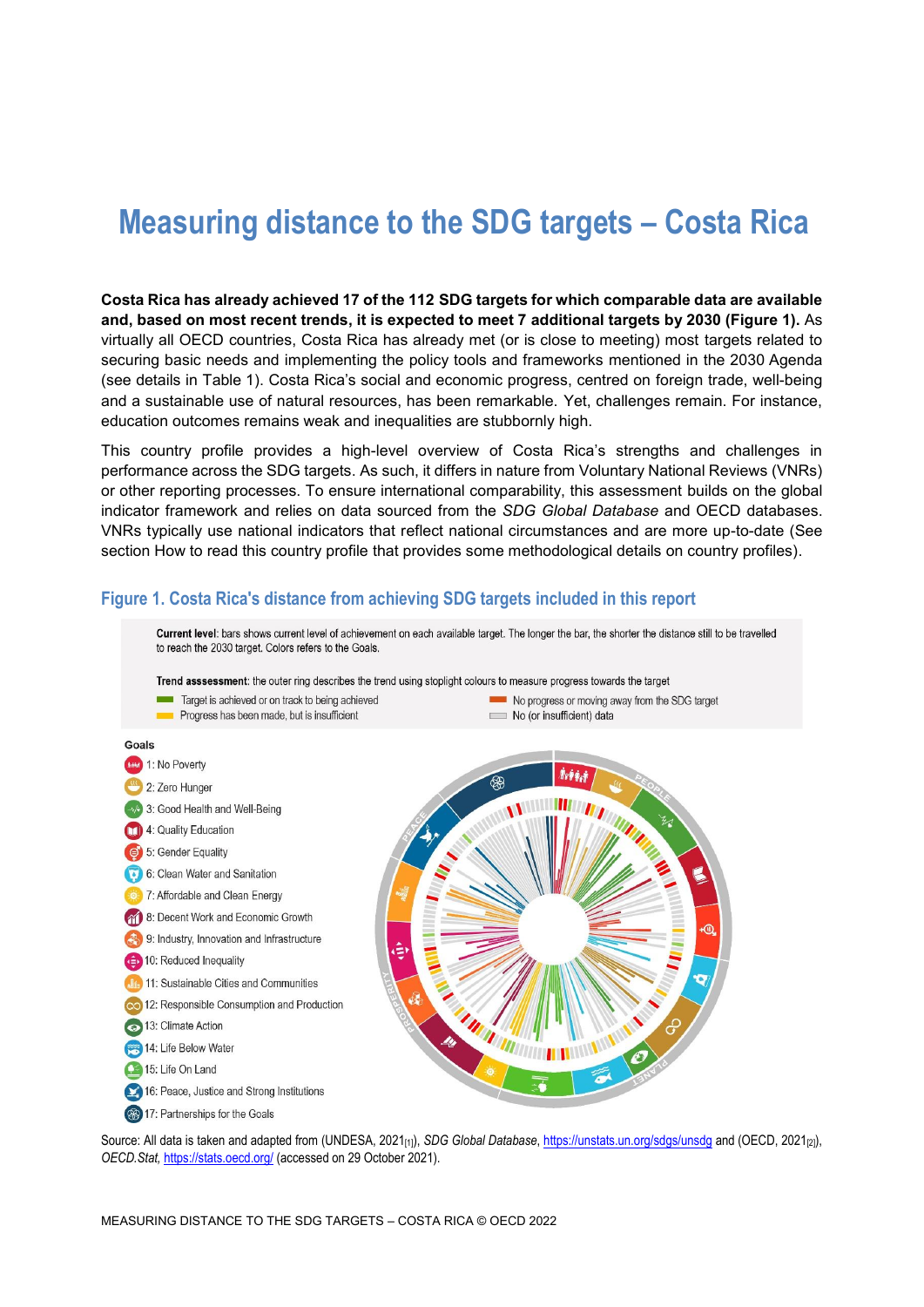# **Main strengths**

**Costa Rica is among the fastest growing OECD economies.** On average, over the past 15 years, GDP per capita increased by more than 2% (Target 8.1) while labour productivity increased by more than 4% a year. Foreign trade and foreign direct investment are an integral part of Costa Rica's successful growth model. For instance, the proportion of tariff lines applied to imports from least developed countries with zero-tariff is among the highest of the OECD area (Target 10.a). Yet, as a small open economy, Costa Rica is highly exposed to the global economic shocks.

**Some risk factors to health are low in Costa Rica.** Costa Rica has a lower mortality rate attributed to cardiovascular disease, cancer, diabetes or chronic respiratory disease than in many OECD countries (Target 3.4) but the incidence of AIDS is among the highest of the OECD area (Target 3.3). Tobacco consumption is only a quarter of the OECD average (Target 3.a) and alcohol consumption is only a third (Target 3.5). Yet, available data suggest that obesity is one of the highest of the OECD area (Target 2.2) while food insecurity (Target 2.1) remains an issue for 15% of the population. In addition, poor air quality (Target 11.6) and road traffic injuries (Target 3.6) weigh heavily on health outcomes.

**Costa Rica was one of the first countries to commit to achieving zero net emissions of CO<sup>2</sup> by 2050.** In Costa Rica, 99% of the country's total electricity generation and more than a third of the total final energy consumption comes from renewable sources of energy, well above the OECD average (Target 7.2). Costa Rica also displays high-energy efficiency (Target 7.3) and has one of the lowest intensity of GHG emission per unit of GDP (Target 13.2) and  $CO<sub>2</sub>$  emissions from fuel combustion per unit of GDP (Target 9.4).

**Beyond greenhouse gas emissions, Costa Rica had limited many pressures on its environment**. Costa Rica has a long tradition of environmental laws and policies; it is already meeting most of its commitments and reporting obligations on hazardous waste (Target 12.4) and it established national targets in accordance with different Aichi Biodiversity Targets (Targets 15.8 and 15.9). In addition, relatively to the OECD average, the impact of the agriculture sector is less important (Target 2.4) and marine nutrient pollution is only a third of the OECD average (Target 14.1). On cities (Goal 11), land consumption grew at a lower pace than population (Target 11.3) and it scores high on policy indicators regarding urban policies (Target 11.a). On biodiversity, the picture is more nuanced. Costa Rica is one of the most diverse country in the world in terms of biodiversity but protected areas cover less than half of the marine, terrestrial, freshwater and mountain areas that are considered to be key for biodiversity (Targets 14.5, 15.1 and 15.4), only 3% of its total marine areas, and around 30% of its land. As in most OECD countries, the conservation status of major species is declining (Target 15.5).

## **Main challenges**

**Education outcomes are low.** While Costa Rica has met Target 4.2 on pre-primary education, students' education outcomes at the end of secondary schooling remain poor. In 2018, only 40% of 15-year-olds achieved minimum proficiency in mathematics and around 60% in reading (Target 4.1). Completion rates remains well below the OECD average at all levels, and differences in socio-economic background, gender, immigration status and location account for a large share of these disparities in education outcomes (Target 4.5). Finally, some schools still lack some basic facilities such as single-sex sanitations, handwashing facilities or access to computers and the internet for pedagogical purposes (Target 4.a).

**There is much scope for progress on water and waste services**. In 2020, one-fifth of the population lacked access to safely managed drinking water services (Target 6.1), while only 30% had access to safely managed sanitation services (Target 6.2). Costa Rica also lags far behind the OECD average when it comes to the treatment of municipal waste (Targets 11.6 and 12.5): the municipal solid waste collection coverage is only 73%, 20 percentage points below the OECD average with almost 93% waste being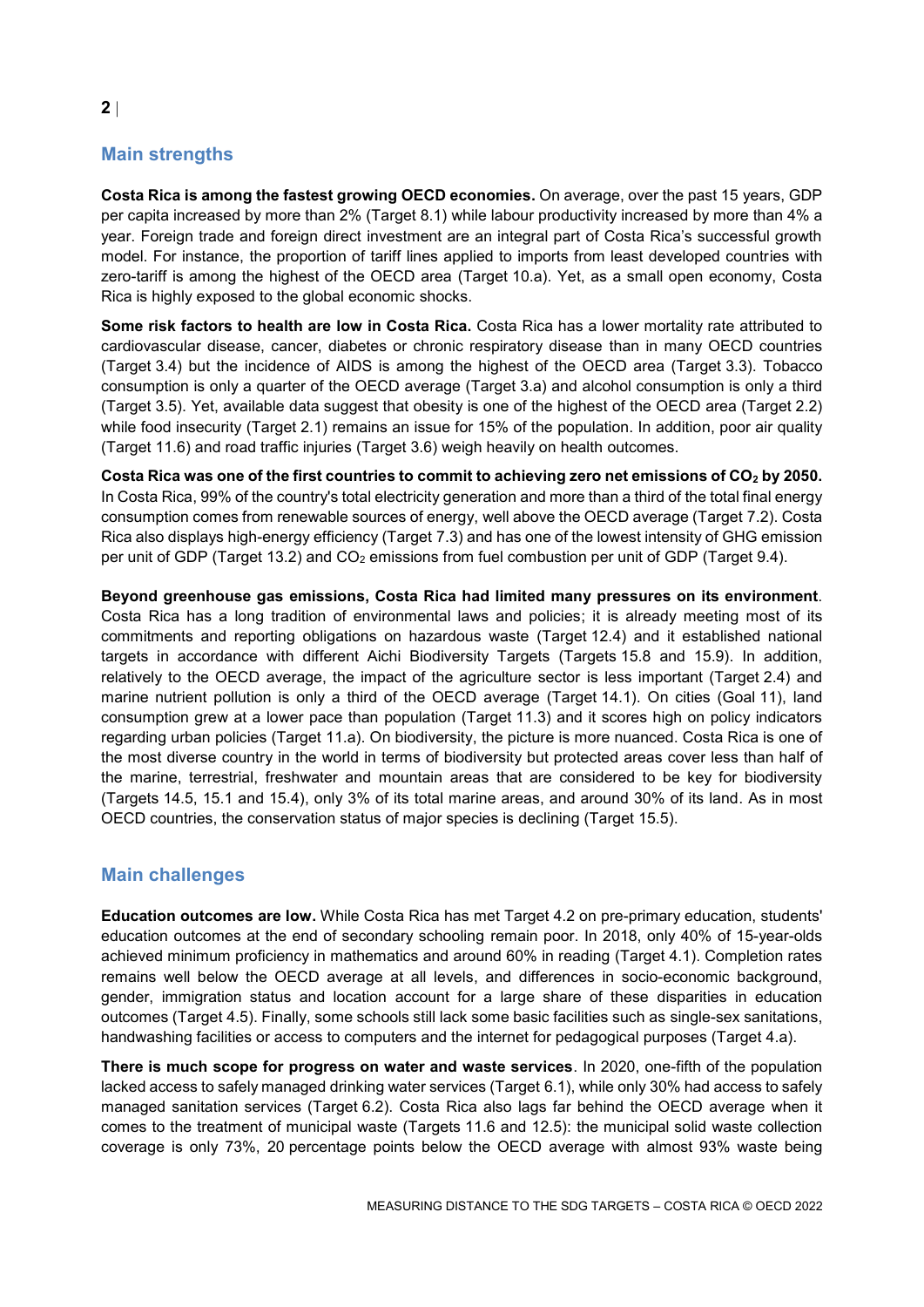disposed of in landfill or incinerated. Wastewater treatment also needs to be improved, as almost 80% of domestic wastewater flows are not subjected to safe treatment (Target 6.3).

**Costa Rica reports one the highest levels of income poverty and inequality of the OECD area** (Targets 1.2 and 10.2). These reflect many challenges in the labour market: the unemployment rate is almost three times the OECD average, hourly earnings of employees are only half the average (Target 8.5), and one in five youths is not in employment, education nor training (Target 8.6). On the other hand, redistribution through taxes and transfers remains weak (Target 10.4) and there are many gaps in the social protection system: according to data from the ILO, only a third of "vulnerable population" receive social assistance cash benefit while around half of the population above statutory pensionable age receive a pension (Target 1.3). Beyond income, the situation is more nuanced. On the one hand, youths and women are relatively well represented in the parliament (Targets 5.5 and 16.7) and women occupy more than 40% of managerial positions (Target 5.5). Still, the legal framework to promote, enforce and monitor gender equality is not comprehensive (Targets 5.1 and 5.2), women still bear most of domestic chores and care work (Target 5.4) and 7% of ever-partnered women and girls report having been subject to physical and/or sexual violence by a current or former intimate partner in the previous 12 months.

**Costa Rica is still away from some targets in the Peace category.** Deaths from homicides are about four times higher than the OECD average, and nearly half of the population report not feeling safe when walking alone at night in the area where they live (Target 16.1). On rule of law (Target 16.3), only one in three robberies appears to be reported to the police, one in five detainees are unsentenced and unofficial data from the World Justice Project suggest that there is wide scope for improving civil justice. Perceptionbased measures highlight that half of the citizens report not having confidence in the judicial system (Target 16.6).

### **Statistical gaps**

**Like in many other OECD countries, data availability remains a challenge when measuring distances to targets** (see the Overview chapter for details). For Costa Rica, available data on the level of the different indicators allow covering 112 of the 169 targets. As shown in [Figure](#page-3-1) 2 below, indicator coverage is uneven across the 17 goals. While only three goals (i.e. Goals 1 on poverty, 3 on health and 10 on reduced inequalities) have most of their targets covered (the indicator coverage exceeds 80%), coverage is much lower for four goals (Goals 4 education, 11 on cities, 13 on climate action and 17 on partnerships) with only half or fewer of their targets covered. Data gaps become starker when focusing on performance indicators, excluding those providing contextual information. In this case, coverage exceeds 80% for only Goal 3 on health. Moreover, for eight goals, mostly within the Planet category (Goals 12, 13, 14 and 15) but also on education (Goal 4), gender equality (Goal 5), cities (Goal 11) and partnerships (Goal 17), data are lacking to monitor progress over time for more than two in three targets.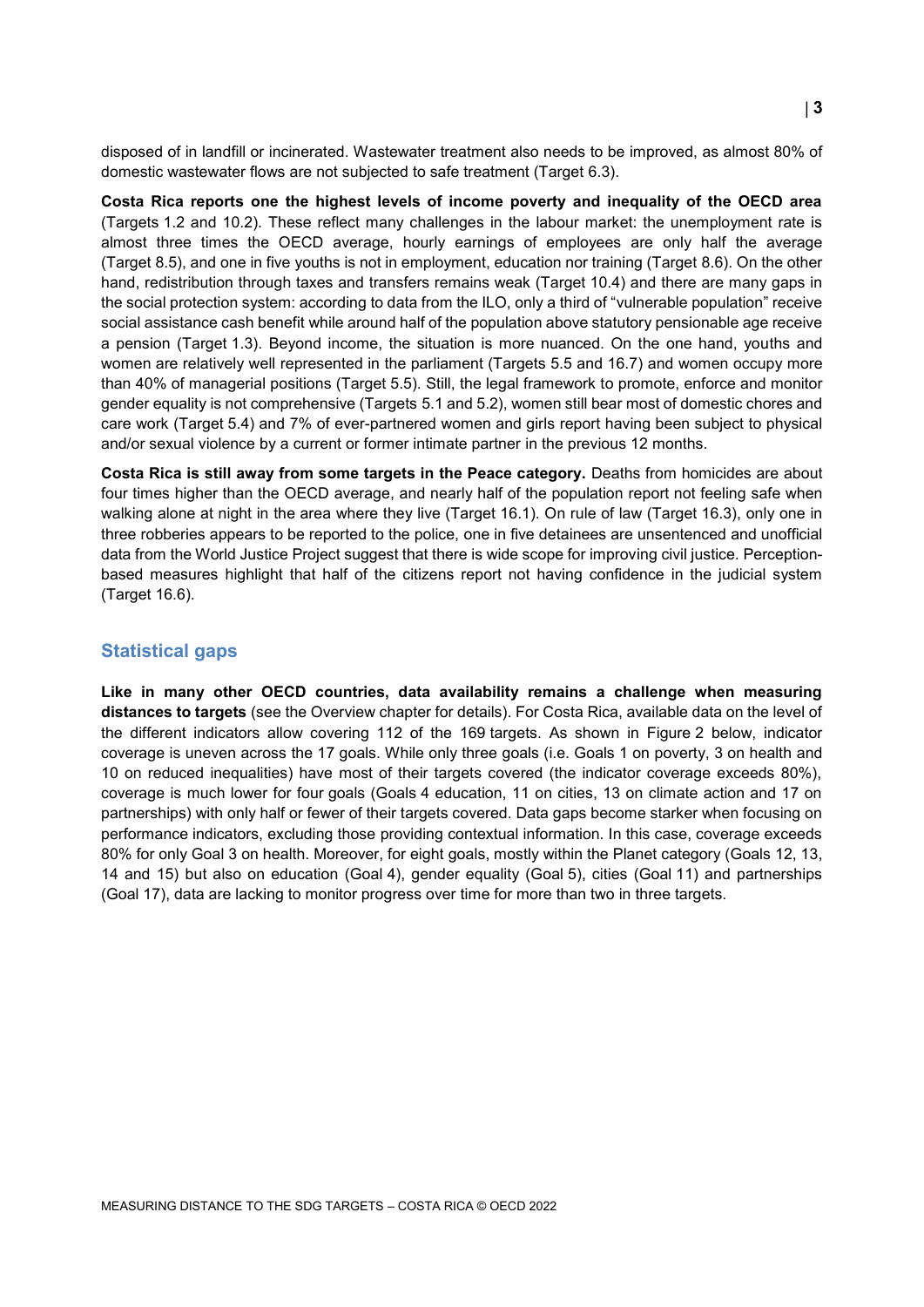

## <span id="page-3-1"></span>**Figure 2. Costa Rica's share of the 2030 Agenda's targets covered by at least one indicator, by goal**

Note: The figure represents Costa Rica's share of targets covered by at least one indicator for each SDG. Numbers from 1 to 17 stand for the goals: 1 No poverty, 2 Zero hunger, 3 Good health and well-being, 4 Quality education, 5 Gender equality, 6 Clean water and sanitation, 7 Affordable and clean energy, 8 Decent work and economic growth, 9 Industry, innovation and infrastructure, 10 Reduced inequalities, 11 Sustainable cities and communities, 12 Responsible consumption and production, 13 Climate action, 14 Life below water, 15 Life on land, 16 Peace, justice and strong institutions and 17 Partnerships for the goals. These goals are grouped under five broad themes (the "5Ps"): People, Planet, Prosperity, Peace and Partnership. Beyond data availability, other statistical gaps such as timeliness or granularity also need to be considered. For instance, given the lag in available data, the effects of the pandemic on current distance and trajectories may not be reflected in the estimates.

Source: All data is taken and adapted from (UNDESA, 2021<sub>[1]</sub>), *SDG Global Database*[, https://unstats.un.org/sdgs/unsdg](https://unstats.un.org/sdgs/unsdg) and (OECD, 2021<sub>[2]</sub>), *OECD.Stat,* <https://stats.oecd.org/> (accessed on 29 October 2021).

## **Detailed information**

While some SDG Targets are, on average, close to being met, performance is very uneven across the 17 Goals of the 2030 Agenda for Sustainable Development[. Table](#page-3-0) 1 presents an overview of Costa Rica's progress towards targets based on available data for each of the 17 Goals. It shows that distances to Targets and trends over time differ significantly even when considering a specific goal.

| Goal           | Target | Short Label                      | Distance to<br>Target (s.u.) | <b>Trend Assessment</b>                                    | <b>OECD</b> Average<br>distance (s.u.) | <b>OECD Trend Assessment</b>                        |
|----------------|--------|----------------------------------|------------------------------|------------------------------------------------------------|----------------------------------------|-----------------------------------------------------|
|                | 1.1    | Extreme poverty                  | 0.00                         | Target is achieved or on<br>track to being achieved        | 0.00                                   | Target is achieved or on<br>track to being achieved |
|                | 1.2    | Poverty in all its<br>dimensions | 2.46                         | No progress or moving away<br>from the SDG target          | 1.41                                   | No progress or moving away<br>from the SDG target   |
|                | 1.3    | Social protection<br>coverage    | 2.05                         | No progress or moving away<br>from the SDG target          | 0.80                                   | No progress or moving away<br>from the SDG target   |
|                | 1.4    | Access to basic services         | 0.00                         | Target is achieved or on<br>track to being achieved        | 0.00                                   | Target is achieved or on<br>track to being achieved |
|                | 1.5    | Resilience to shocks             | 0.88                         | n.a.                                                       | 1.00                                   | n.a.                                                |
| 2              | 2.1    | Hunger                           | 0.72                         | No progress or moving away<br>from the SDG target          | 0.28                                   | No progress or moving away<br>from the SDG target   |
| $\mathfrak{p}$ | 2.2    | Malnutrition                     | 2.91                         | Progress has been made,<br>but is insufficient to meet the | 2.46                                   | No progress or moving away<br>from the SDG target   |

#### <span id="page-3-0"></span>**Table 1. Costa Rica distances to targets and recent trends**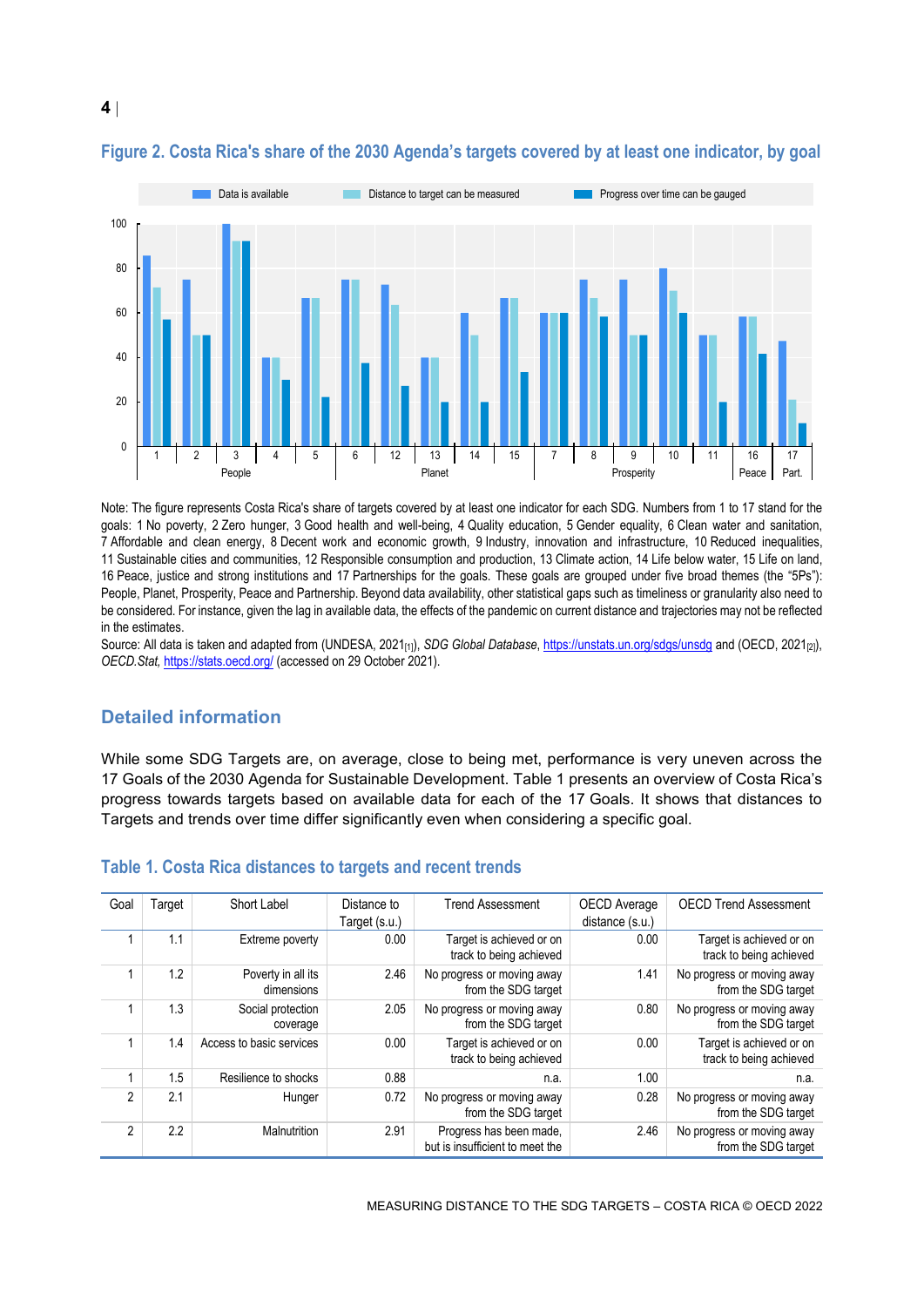| Goal | Target | Short Label                          | Distance to   | <b>Trend Assessment</b>                                              | OECD Average    | <b>OECD Trend Assessment</b>                                         |
|------|--------|--------------------------------------|---------------|----------------------------------------------------------------------|-----------------|----------------------------------------------------------------------|
|      |        |                                      | Target (s.u.) |                                                                      | distance (s.u.) |                                                                      |
|      |        |                                      |               | target                                                               |                 |                                                                      |
| 2    | 2.4    | Sustainable production               | 0.95          | No progress or moving away<br>from the SDG target                    | 1.34            | No progress or moving away<br>from the SDG target                    |
| 2    | 2.c    | Food prices anomalies                | 0.00          | Target is achieved or on<br>track to being achieved                  | 0.00            | Target is achieved or on<br>track to being achieved                  |
| 3    | 3.1    | Maternal mortality                   | 0.00          | Target is achieved or on<br>track to being achieved                  | 0.00            | Target is achieved or on<br>track to being achieved                  |
| 3    | 3.2    | Death of newborns and<br>children    | 0.00          | Target is achieved or on<br>track to being achieved                  | 0.00            | Target is achieved or on<br>track to being achieved                  |
| 3    | 3.3    | Communicable diseases                | 2.10          | No progress or moving away<br>from the SDG target                    | 0.56            | Progress has been made,<br>but is insufficient to meet the<br>target |
| 3    | 3.4    | Premature mortality                  | 0.67          | Progress has been made,<br>but is insufficient to meet the<br>target | 1.26            | Progress has been made,<br>but is insufficient to meet the<br>target |
| 3    | 3.5    | Prevention of Substance<br>abuse     | 0.45          | Target is achieved or on<br>track to being achieved                  | 0.63            | Progress has been made,<br>but is insufficient to meet the<br>target |
| 3    | 3.6    | Road traffic accidents*              | 3.11          | No progress or moving away<br>from the SDG target                    | 0.78            | Progress has been made,<br>but is insufficient to meet the<br>target |
| 3    | 3.7    | Access to sexual health-<br>care     | 2.84          | Progress has been made,<br>but is insufficient to meet the<br>target | 0.58            | Progress has been made,<br>but is insufficient to meet the<br>target |
| 3    | 3.8    | Health coverage                      | 2.17          | Progress has been made,<br>but is insufficient to meet the<br>target | 1.79            | Progress has been made,<br>but is insufficient to meet the<br>target |
| 3    | 3.9    | Deaths and illness from<br>pollution | 0.44          | Target is achieved or on<br>track to being achieved                  | 0.55            | No progress or moving away<br>from the SDG target                    |
| 3    | 3.a    | Tobacco consumption                  | 0.56          | Target is achieved or on<br>track to being achieved                  | 2.65            | Progress has been made,<br>but is insufficient to meet the<br>target |
| 3    | 3.b    | Vaccination                          | 0.52          | Target is achieved or on<br>track to being achieved                  | 0.37            | Target is achieved or on<br>track to being achieved                  |
| 3    | 3.d    | Health emergency<br>preparedness     | 1.22          | No progress or moving away<br>from the SDG target                    | 1.19            | Target is achieved or on<br>track to being achieved                  |
| 4    | 4.1    | Primary and secondary<br>education   | 3.47          | No progress or moving away<br>from the SDG target                    | 1.17            | No progress or moving away<br>from the SDG target                    |
| 4    | 4.2    | Pre-primary education                | 0.12          | No progress or moving away<br>from the SDG target                    | 0.24            | Target is achieved or on<br>track to being achieved                  |
| 4    | 4.5    | Disparities in education             | 2.34          | No progress or moving away<br>from the SDG target                    | 1.49            | No progress or moving away<br>from the SDG target                    |
| 4    | 4.a    | <b>Education facilities</b>          | 1.69          | n.a.                                                                 | 0.05            | n.a.                                                                 |
| 5    | 5.1    | Discrimination against<br>women      | 1.80          | n.a.                                                                 | 1.32            | n.a.                                                                 |
| 5    | 5.2    | Violence against women               | 1.76          | n.a.                                                                 | 0.89            | n.a.                                                                 |
| 5    | 5.3    | Harmful practices                    | 2.31          | n.a.                                                                 | 1.37            | n.a.                                                                 |
| 5    | 5.4    | Unpaid care and<br>domestic work     | 2.67          | n.a.                                                                 | 1.79            | n.a.                                                                 |
| 5    | 5.5    | Women's participation                | 0.60          | Progress has been made,<br>but is insufficient to meet the<br>target | 1.89            | Progress has been made,<br>but is insufficient to meet the<br>target |
| 5    | 5.b    | Women's empowerment                  | 0.74          | Target is achieved or on<br>track to being achieved                  | 0.53            | Target is achieved or on<br>track to being achieved                  |
| 6    | 6.1    | Access to drinking water             | 1.48          | Progress has been made,<br>but is insufficient to meet the<br>target | 0.15            | Target is achieved or on<br>track to being achieved                  |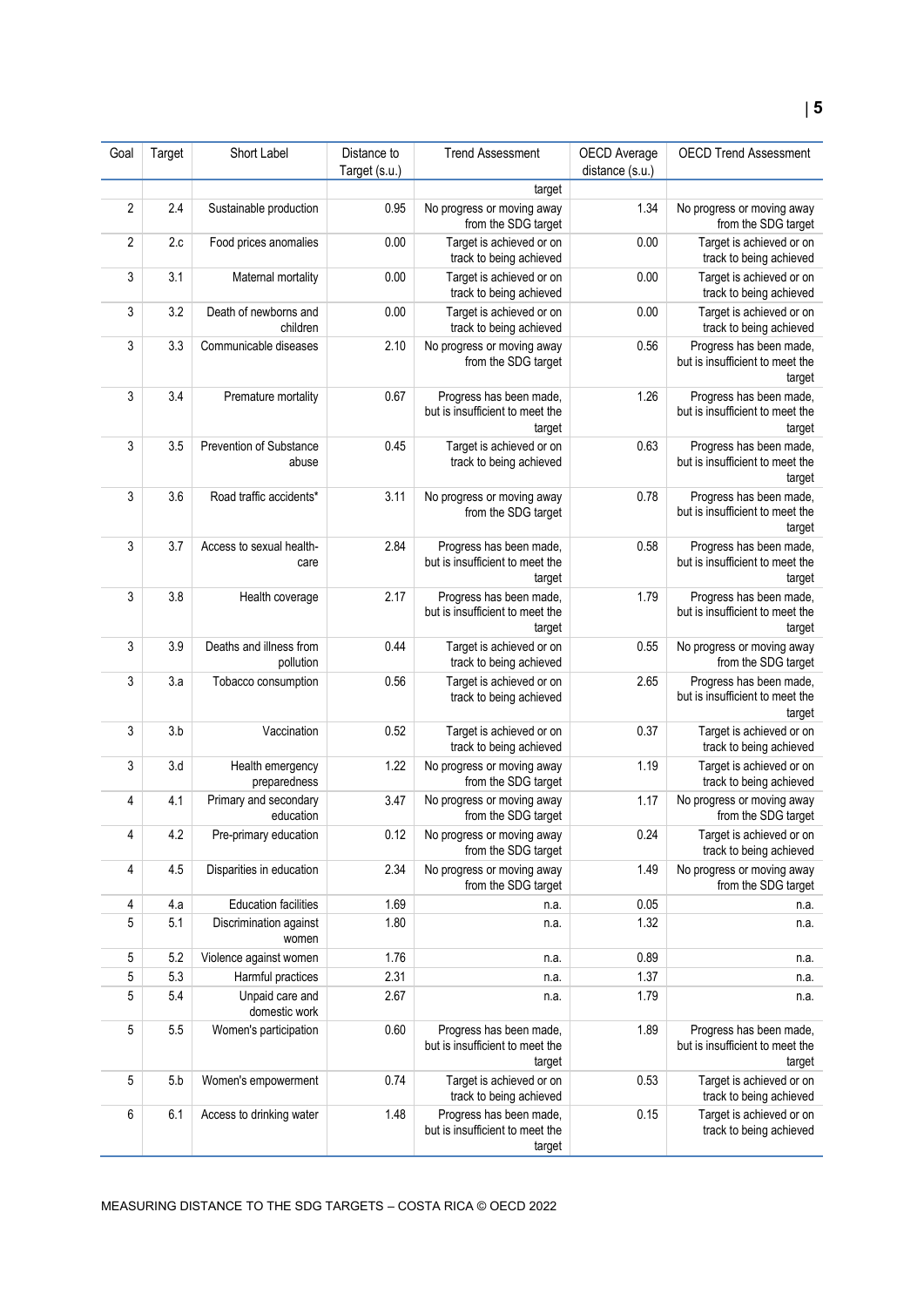| Goal           | Target | Short Label                      | Distance to<br>Target (s.u.) | <b>Trend Assessment</b>                                              | OECD Average<br>distance (s.u.) | <b>OECD Trend Assessment</b>                                         |
|----------------|--------|----------------------------------|------------------------------|----------------------------------------------------------------------|---------------------------------|----------------------------------------------------------------------|
| 6              | 6.2    | Waste water treatment            | 1.82                         | No progress or moving away<br>from the SDG target                    | 0.35                            | Progress has been made,<br>but is insufficient to meet the<br>target |
| 6              | 6.3    | Water quality                    | 2.19                         | No progress or moving away<br>from the SDG target                    | 0.68                            | Target is achieved or on<br>track to being achieved                  |
| 6              | 6.4    | Water-use efficiency             | 0.46                         | No progress or moving away<br>from the SDG target                    | 0.54                            | Progress has been made,<br>but is insufficient to meet the<br>target |
| 6              | 6.5    | Water resources<br>management    | 2.55                         | n.a.                                                                 | 0.98                            | n.a.                                                                 |
| 6              | 6.6    | Water-related<br>ecosystems*     | 3.07                         | n.a.                                                                 | 2.18                            | n.a.                                                                 |
| 7              | 7.1    | Access to energy                 | 0.00                         | Target is achieved or on<br>track to being achieved                  | 0.00                            | Target is achieved or on<br>track to being achieved                  |
| 7              | 7.2    | Clean energy                     | 0.00                         | Target is achieved or on<br>track to being achieved                  | 0.62                            | Progress has been made,<br>but is insufficient to meet the<br>target |
| $\overline{7}$ | 7.3    | Energy efficiency                | 0.19                         | Progress has been made,<br>but is insufficient to meet the<br>target | 0.98                            | Progress has been made,<br>but is insufficient to meet the<br>target |
| 8              | 8.1    | GDP growth                       | 1.19                         | No progress or moving away<br>from the SDG target                    | 1.89                            | No progress or moving away<br>from the SDG target                    |
| 8              | 8.2    | Productivity                     | 0.00                         | Target is achieved or on<br>track to being achieved                  | 1.77                            | No progress or moving away<br>from the SDG target                    |
| 8              | 8.4    | Material footprint               | 1.12                         | Progress has been made,<br>but is insufficient to meet the<br>target | 0.82                            | Progress has been made,<br>but is insufficient to meet the<br>target |
| 8              | 8.5    | Employment                       | 2.20                         | No progress or moving away<br>from the SDG target                    | 0.97                            | No progress or moving away<br>from the SDG target                    |
| 8              | 8.6    | <b>NEET</b>                      | 2.88                         | No progress or moving away<br>from the SDG target                    | 1.69                            | No progress or moving away<br>from the SDG target                    |
| 8              | 8.8    | Labour rights                    | 2.59                         | No progress or moving away<br>from the SDG target                    | 0.80                            | Progress has been made,<br>but is insufficient to meet the<br>target |
| 8              | 8.10   | Financial institutions           | 1.77                         | Progress has been made,<br>but is insufficient to meet the<br>target | 0.45                            | Target is achieved or on<br>track to being achieved                  |
| 8              | 8.b    | Strategy for youth<br>employment | 3.81                         | n.a.                                                                 | 0.45                            | n.a.                                                                 |
| 9              | 9.2    | Sustainable industry             | 1.65                         | No progress or moving away<br>from the SDG target                    | 0.95                            | No progress or moving away<br>from the SDG target                    |
| 9              | 9.4    | Environmental impact             | 0.24                         | Target is achieved or on<br>track to being achieved                  | 0.87                            | Progress has been made,<br>but is insufficient to meet the<br>target |
| 9              | 9.5    | Research and<br>development      | 2.92                         | Progress has been made,<br>but is insufficient to meet the<br>target | 1.06                            | Progress has been made,<br>but is insufficient to meet the<br>target |
| 9              | 9.c    | ICT                              | 1.25                         | Progress has been made,<br>but is insufficient to meet the<br>target | 0.36                            | Progress has been made,<br>but is insufficient to meet the<br>target |
| 10             | 10.1   | Income distribution              | 0.53                         | No progress or moving away<br>from the SDG target                    | 1.23                            | No progress or moving away<br>from the SDG target                    |
| 10             | 10.2   | Social inclusion                 | 3.53                         | Progress has been made,<br>but is insufficient to meet the<br>target | 1.54                            | No progress or moving away<br>from the SDG target                    |
| 10             | 10.3   | Inequalities of outcome          | 1.33                         | Progress has been made,<br>but is insufficient to meet the<br>target | 1.27                            | Progress has been made,<br>but is insufficient to meet the<br>target |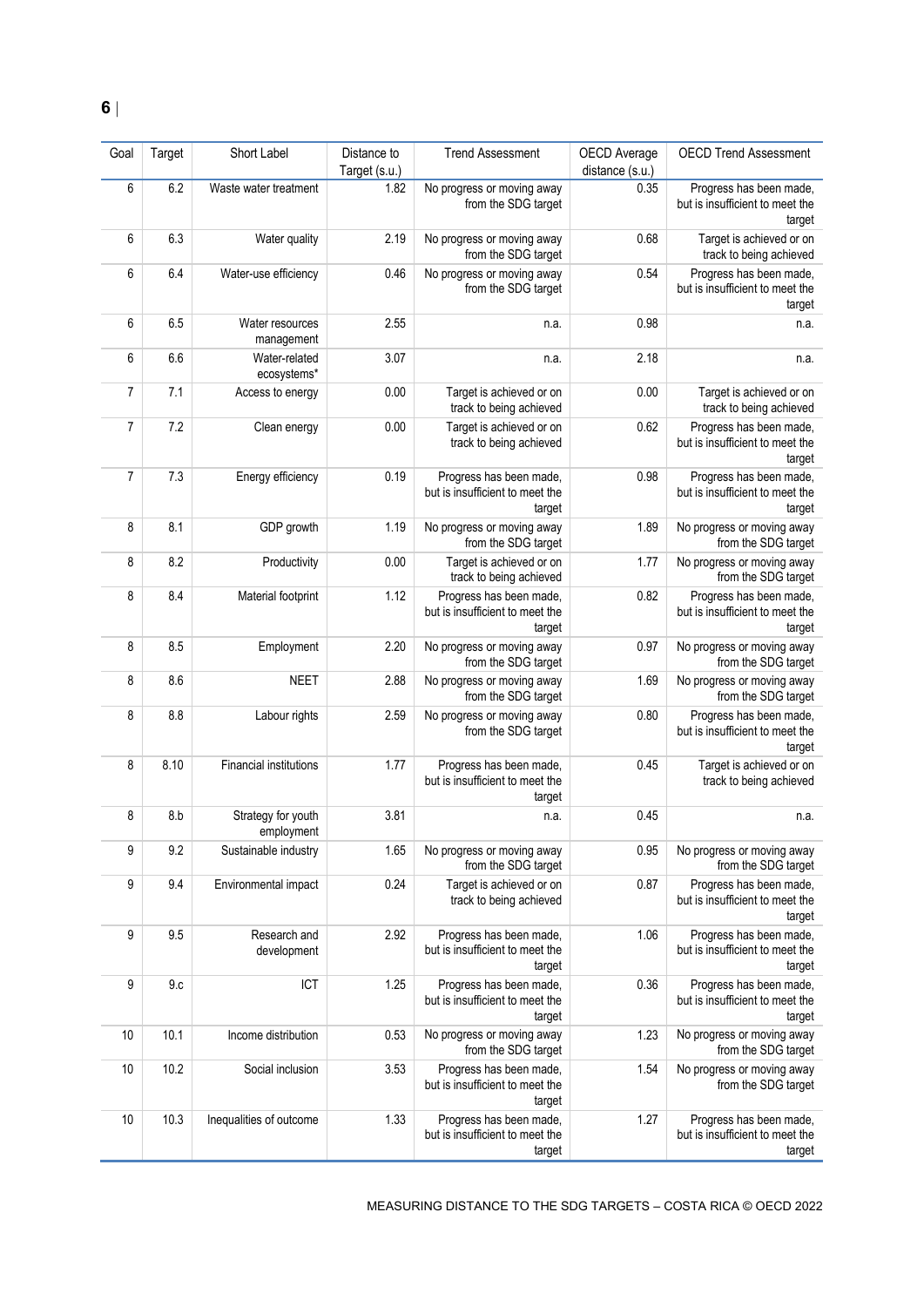| Goal | Target | Short Label                           | Distance to<br>Target (s.u.) | <b>Trend Assessment</b>                                              | OECD Average<br>distance (s.u.) | <b>OECD Trend Assessment</b>                                         |
|------|--------|---------------------------------------|------------------------------|----------------------------------------------------------------------|---------------------------------|----------------------------------------------------------------------|
| 10   | 10.4   | Redistribution                        | 1.82                         | Progress has been made,<br>but is insufficient to meet the<br>target | 1.12                            | No progress or moving away<br>from the SDG target                    |
| 10   | 10.5   | Financial markets                     | 0.94                         | No progress or moving away<br>from the SDG target                    | 0.90                            | No progress or moving away<br>from the SDG target                    |
| 10   | 10.a   | Tariff-lines                          | 0.00                         | Target is achieved or on<br>track to being achieved                  | 0.93                            | Progress has been made,<br>but is insufficient to meet the<br>target |
| 10   | 10.c   | Remittances                           | 1.66                         | n.a.                                                                 | 2.21                            | n.a.                                                                 |
| 11   | 11.3   | Urbanization                          | 0.21                         | n.a.                                                                 | 1.19                            | Progress has been made,<br>but is insufficient to meet the<br>target |
| 11   | 11.5   | Impact of disasters                   | 1.66                         | n.a.                                                                 | 1.19                            | n.a.                                                                 |
| 11   | 11.6   | Environmental impact of<br>cities     | 1.67                         | No progress or moving away<br>from the SDG target                    | 0.49                            | Progress has been made,<br>but is insufficient to meet the<br>target |
| 11   | 11.a   | Urban policies                        | 0.00                         | n.a.                                                                 | 0.23                            | n.a.                                                                 |
| 11   | 11.b   | <b>Disaster Risk Reduction</b>        | 0.10                         | n.a.                                                                 | 0.81                            | n.a.                                                                 |
| 12   | 12.1   | Sustainable cons. and<br>prod.        | 0.00                         | n.a.                                                                 | 0.00                            | n.a.                                                                 |
| 12   | 12.2   | Efficient use of natural<br>resources | 0.75                         | Progress has been made,<br>but is insufficient to meet the<br>target | 0.87                            | Progress has been made,<br>but is insufficient to meet the<br>target |
| 12   | 12.3   | Food waste                            | 1.50                         | n.a.                                                                 | 1.36                            | n.a.                                                                 |
| 12   | 12.4   | Chemical and<br>hazardous waste*      | 0.79                         | n.a.                                                                 | 1.02                            | n.a.                                                                 |
| 12   | 12.5   | Waste generation                      | 2.21                         | No progress or moving away<br>from the SDG target                    | 0.66                            | Progress has been made,<br>but is insufficient to meet the<br>target |
| 12   | 12.7   | Public procurement<br>practices       | 0.00                         | n.a.                                                                 | 0.00                            | n.a.                                                                 |
| 12   | 12.b   | Tourism sustainability                | 3.28                         | No progress or moving away<br>from the SDG target                    | 1.87                            | No progress or moving away<br>from the SDG target                    |
| 13   | 13.1   | Resilience to climate<br>events       | 0.86                         | n.a.                                                                 | 0.73                            | n.a.                                                                 |
| 13   | 13.2   | Greenhouse gas<br>emissions           | 0.44                         | Progress has been made,<br>but is insufficient to meet the<br>target | 1.15                            | Progress has been made,<br>but is insufficient to meet the<br>target |
| 14   | 14.1   | Marine pollution**                    | 1.71                         | Progress has been made,<br>but is insufficient to meet the<br>target | 1.84                            | Progress has been made,<br>but is insufficient to meet the<br>target |
| 14   | 14.4   | Overfishing and IUU<br>fishing*       | 3.68                         | n.a.                                                                 | 1.78                            | n.a.                                                                 |
| 14   | 14.5   | Protected marine areas*               | 0.92                         | Progress has been made,<br>but is insufficient to meet the<br>target | 0.38                            | Progress has been made,<br>but is insufficient to meet the<br>target |
| 14   | 14.6   | Harmful subsidies to<br>fisheries*    | 3.06                         | n.a.                                                                 | 0.36                            | n.a.                                                                 |
| 14   | 14.b   | Small-scale fisheries                 | 0.00                         | n.a.                                                                 | 1.64                            | n.a.                                                                 |
| 15   | 15.1   | Ecosystem protection*                 | 1.24                         | Progress has been made,<br>but is insufficient to meet the<br>target | 0.74                            | Progress has been made,<br>but is insufficient to meet the<br>target |
| 15   | 15.2   | Sustainable use of<br>forest*         | 0.69                         | No progress or moving away<br>from the SDG target                    | 0.60                            | Target is achieved or on<br>track to being achieved                  |
| 15   | 15.3   | Desertification                       | 0.82                         | n.a.                                                                 | 1.04                            | n.a.                                                                 |
| 15   | 15.4   | Mountain ecosystems                   | 1.89                         | Progress has been made,<br>but is insufficient to meet the           | 0.73                            | Progress has been made,<br>but is insufficient to meet the           |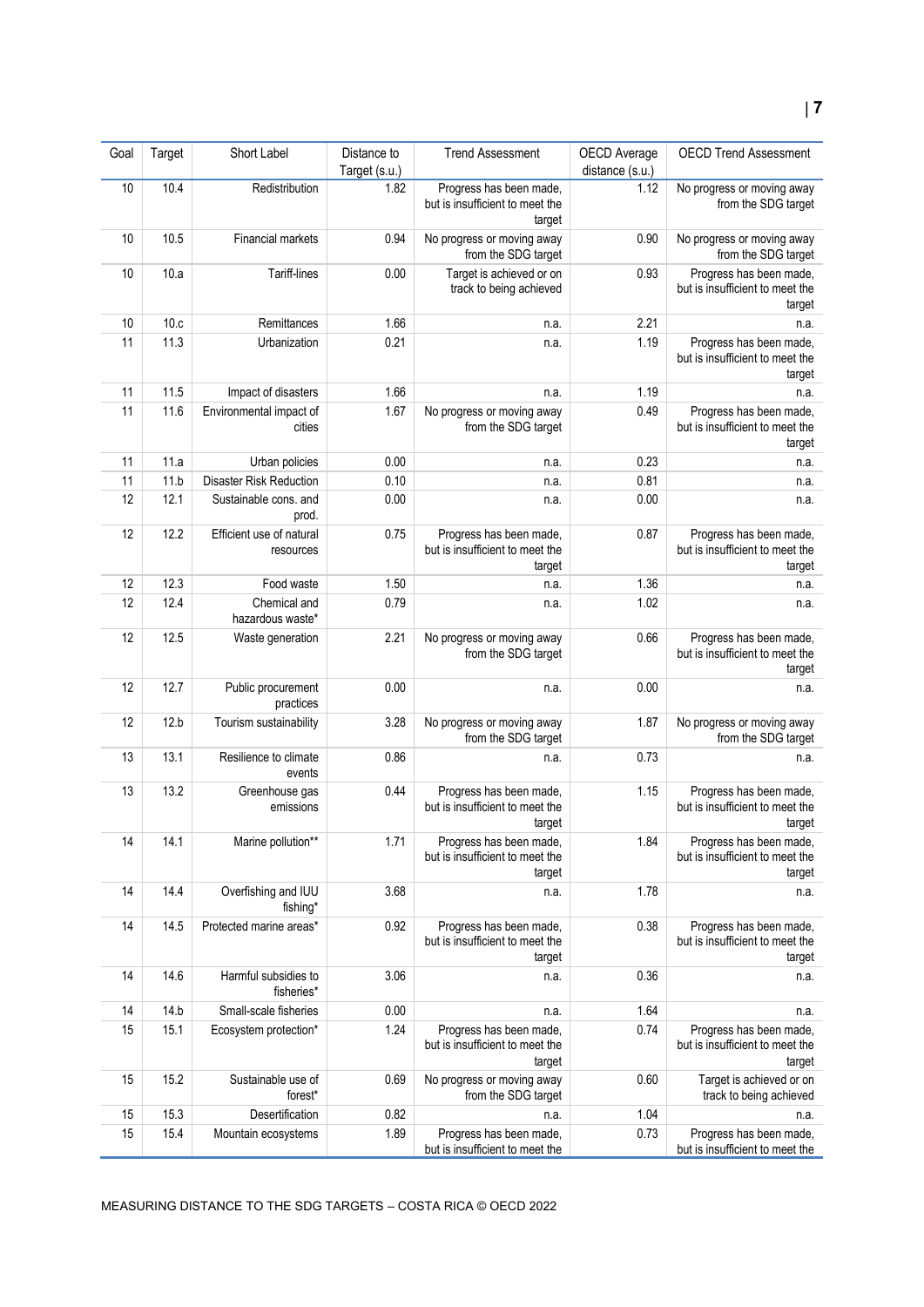| Goal | Target | Short Label                                    | Distance to   | <b>Trend Assessment</b>                             | OECD Average    | <b>OECD Trend Assessment</b>                                         |
|------|--------|------------------------------------------------|---------------|-----------------------------------------------------|-----------------|----------------------------------------------------------------------|
|      |        |                                                | Target (s.u.) |                                                     | distance (s.u.) |                                                                      |
|      |        |                                                |               | target                                              |                 | target                                                               |
| 15   | 15.5   | Threatened species*                            | 1.94          | No progress or moving away<br>from the SDG target   | 1.20            | No progress or moving away<br>from the SDG target                    |
| 15   | 15.6   | Benefits from genetic<br>resources             | 0.50          | n.a.                                                | 0.78            | n.a.                                                                 |
| 15   | 15.8   | Invasive alien species*                        | 0.00          | n.a.                                                | 0.30            | n.a.                                                                 |
| 15   | 15.9   | National and local<br>planning*                | 0.32          | n.a.                                                | 0.54            | n.a.                                                                 |
| 16   | 16.1   | Violence and related<br>deaths                 | 2.76          | No progress or moving away<br>from the SDG target   | 0.66            | Progress has been made,<br>but is insufficient to meet the<br>target |
| 16   | 16.2   | Violence against<br>children                   | 0.72          | Target is achieved or on<br>track to being achieved | 0.65            | No progress or moving away<br>from the SDG target                    |
| 16   | 16.3   | Rule of law                                    | 2.79          | No progress or moving away<br>from the SDG target   | 2.33            | No progress or moving away<br>from the SDG target                    |
| 16   | 16.5   | Corruption and bribery                         | 1.18          | n.a.                                                | 0.17            | n.a.                                                                 |
| 16   | 16.6   | Accountable institutions                       | 2.58          | No progress or moving away<br>from the SDG target   | 2.26            | Progress has been made,<br>but is insufficient to meet the<br>target |
| 16   | 16.7   | Inclusive decision-<br>making                  | 1.59          | n.a.                                                | 1.85            | n.a.                                                                 |
| 16   | 16.a   | National institutions                          | 0.00          | Target is achieved or on<br>track to being achieved | 0.54            | Target is achieved or on<br>track to being achieved                  |
| 17   | 17.10  | Multilateral trading<br>system                 | 1.18          | No progress or moving away<br>from the SDG target   | 0.45            | Target is achieved or on<br>track to being achieved                  |
| 17   | 17.12  | Market access for least<br>developed countries | 0.65          | No progress or moving away<br>from the SDG target   | 0.72            | No progress or moving away<br>from the SDG target                    |
| 17   | 17.18  | Statistical capacity                           | 0.00          | n.a.                                                | 0.09            | n.a.                                                                 |
| 17   | 17.19  | Statistical capacity-<br>building              | 0.00          | n.a.                                                | 0.11            | n.a.                                                                 |

Note: \* refers to targets with a 2020 deadline. \*\* refers to targets with a 2025 deadline. The OECD average is measured as the simple average across OECD countries with available data.

Source: All data is taken and adapted from (UNDESA, 2021<sub>[1]</sub>), *SDG Global Database*[, https://unstats.un.org/sdgs/unsdg](https://unstats.un.org/sdgs/unsdg) and (OECD, 2021<sub>[2]</sub>), *OECD.Stat,* <https://stats.oecd.org/> (accessed on 29 October 2021).

## <span id="page-7-0"></span>**How to read this country profile**

The OECD report *The Short and Winding Road to 2030: Measuring Distance to the SDG Targets* evaluates the distance that OECD countries need to travel to meet SDG targets for which data are currently available. It also looks at whether countries have been moving towards or away from these targets, and how likely they are to meet their commitments by 2030, based on an analysis of recent trends and the observed volatility in the different indicators.

As most authors and international organisations, this report adopts a rather simple geometric growth model for assessing the direction and pace of recent changes in the context of the SDGs. Yet, instead of making direct estimates of the value of the indicator by 2030, it models the likelihood of achieving a specific level using Monte Carlo simulations.

While the report provides an overview of where OECD countries, taken as a whole, currently stand, country profiles provide details of the performance and data availability of individual OECD countries.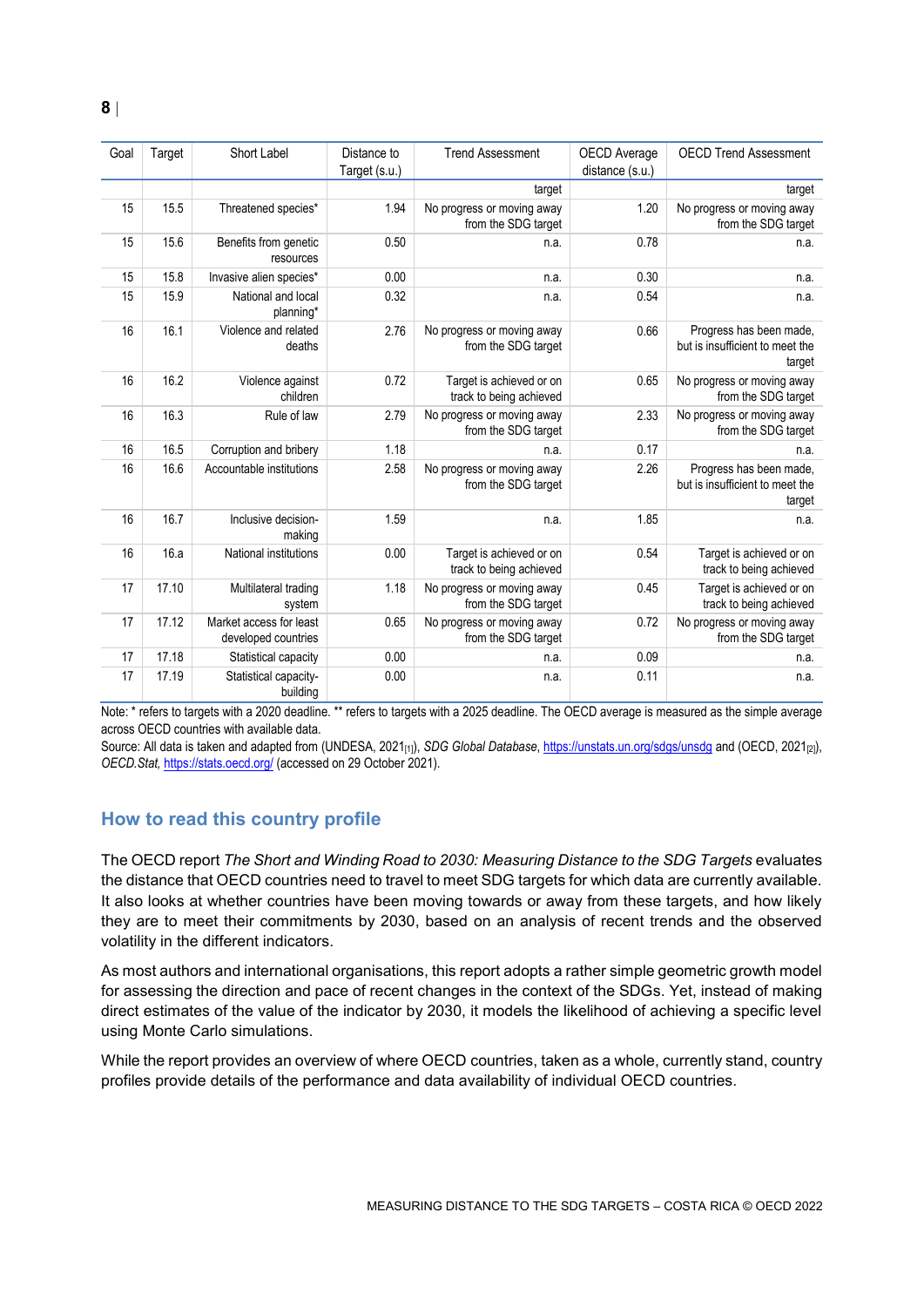#### *How to read the OECD SDG Wheel?*

Progress on SDGs requires a granular understanding of countries' strengths and weaknesses based on the consideration of the 169 targets of the 2030 Agenda. [Figure](#page-0-0) 1 shows both **current achievements** (in the inner circle; the longer the bar, the smaller the distance remaining to be travelled) **as well as whether OECD countries are on track** (or are at least making progress) to meet their commitments by 2030 (in the outer circle).

The length of each bar shows current level of achievement on each target. As detailed in the Methodological Annex, countries' distance to target is measured as the "standardised difference" between a country's current position and the target end-value. For each indicator, the standardised measurement unit (s.u.) is the standard deviation observed among OECD countries in the reference year (i.e. the year closest to 2015). Therefore, the longer the bar, the shorter the distance still to be travelled to reach the target by 2030. The colours of the bars applied to the various targets refer to the goals they pertain to.

The outer ring shows how OECD countries are performing over time and how likely they are to meet the different targets by 2030 based on the observed trends of the various indicators. It uses stoplight colours to classify the progress towards the target:

- green is used to indicate those countries that (based on the change in the different indicators over a recent period) should meet the target in 2030 just by maintaining their current pace of progress (i.e. more than 75% of (randomised) projections meet the target);
- yellow for those countries whose current pace of progress is insufficient to meet the target by 2030 (i.e. less than 75% of randomised projections meet the target, while the correlation coefficient between the indicator and the year is high and statistically significant, implying that a significant trend could be detected); and
- red for those countries whose recent changes have been stagnating or moving them further away from the target (i.e. less than 75% of randomised projections meet the target and the correlation coefficient between the indicator and the year is low or statistically insignificant, implying that no statistical trend could be identified).

#### *How to read the Strength and Challenges sections?*

With the aim of helping its member countries in navigating the 2030 Agenda and in setting their own priorities for action, this report relies on a unique methodology for measuring the distance that OECD countries have to travel to achieve SDG targets. The identification of the main strengths and challenges proposed in this report relies on current performances only:

- A target is considered to be a strength when the distance to the target end-value is lower than 0.5 s.u. (i.e. the distance is deemed to be small) or when the country is closer to the target than the OECD average. For instance, while Korea's distance to Target 2.2 on malnutrition is 1.4 s.u. (i.e. classified as medium distance), the average OECD distance is 2.5 s.u. Therefore, Target 2.2 is categorised as being a strength for Korea.
- A target is considered to be a challenge when the distance to target is greater than 1.5 s.u. (i.e. distance is deemed to be long) or when the country is further away from the target than the OECD average. For instance, Estonia's distance to Target 4.2 on pre-primary education is 1.1 s.u. (i.e. medium distance), which is higher than the 0.24 s.u. distance for the OECD average. Target 4.2 is therefore classified as a weakness for Estonia.

While the lack of consistent time series often prevents an exhaustive assessment of trends, they are discussed when available and relevant in nuancing the assessment of current performance.